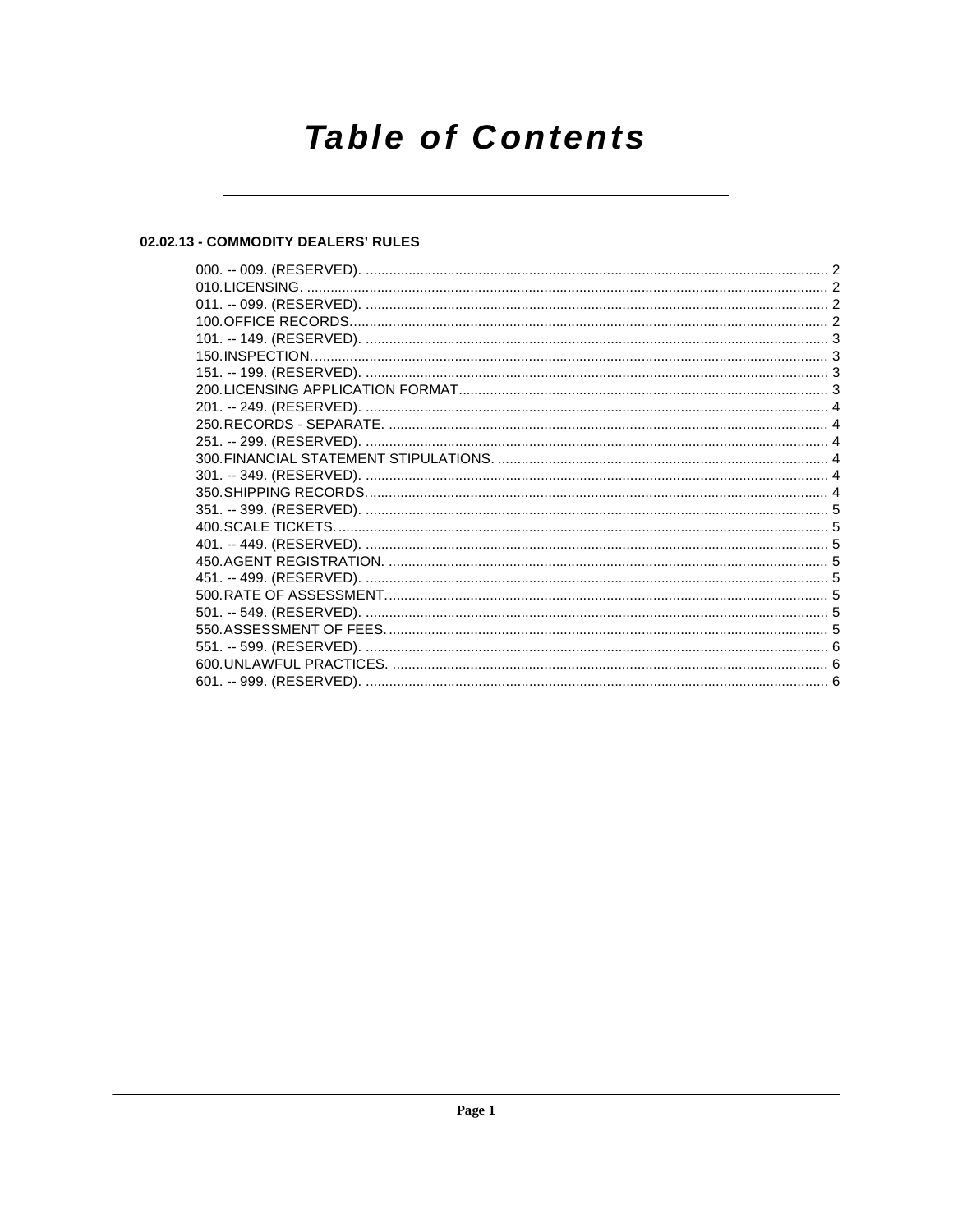#### **IDAPA 02 TITLE 02 Chapter 13**

### **02.02.13 - COMMODITY DEALERS' RULES**

#### <span id="page-1-1"></span><span id="page-1-0"></span>**000. -- 009. (RESERVED).**

#### <span id="page-1-6"></span><span id="page-1-2"></span>**010. LICENSING.**

<span id="page-1-9"></span>**01. Posting Of License**. Immediately upon receipt of the license or any renewal, extension or modification thereof under Title 69, Chapter 5, Idaho Code, the licensed commodity dealer shall post the license in a conspicuous place in the business office. (7-1-93)

<span id="page-1-10"></span>**02. Return Of Suspended Or Terminated License**. If a license issued to a commodity dealer has lapsed or is suspended, revoked or cancelled by the Director of the Department of Agriculture, the license shall be returned to the Department. At the expiration of any period of suspension, revocation or cancellation the license shall be returned to the commodity dealer to whom it was originally issued and shall be posted as prescribed by Subsection 010.01 of these rules.  $(7-1-93)$ 

<span id="page-1-7"></span>**03. Loss Of License**. Upon satisfactory proof of the loss or destruction of a license issued to a commodity dealer, a duplicate may be issued under the same number or a new number at the discretion of the Director. (7-1-93)

#### <span id="page-1-3"></span>**011. -- 099. (RESERVED).**

#### <span id="page-1-8"></span><span id="page-1-4"></span>**100. OFFICE RECORDS.**

A commodity dealer shall maintain complete and sufficient records to show all purchases and sales, including all contracts relating to these transactions. A warehouse licensed under Title 69, Chapter 5, Idaho Code, shall maintain complete and sufficient records to show all deposits, purchases, sales contracts, storage obligations and loadouts of the warehouse. Office records as set forth in Section 69-514, Idaho Code, shall include, but not be limited to, the following: (7-1-93)

<span id="page-1-5"></span>**01. Daily Position Record**. This shall show the total quantity of each kind and class of agricultural commodity received and loaded out, the amount remaining in storage at the close of each business day and the warehouseman's total storage obligation for each kind and class of agricultural commodity at the close of each<br>business day. (7-1-93) business day.  $(7-1-93)$ 

**02. Settlement Sheets/Storage Ledgers**. Every commodity dealer shall use settlement sheets showing the dealer's name and location in making settlement with the seller, unless otherwise approved by the Director. All settlement sheets/storage ledgers shall include, but not be limited to, the following: (7-1-93)

<span id="page-1-11"></span>

| a. | The seller's name and address.                     | $(7-1-93)$ |
|----|----------------------------------------------------|------------|
| b. | The date of deliveries.                            | $(7-1-93)$ |
| c. | The scale ticket numbers.                          | $(7-1-93)$ |
| d. | The amount, kind and grade of commodity delivered. | $(7-1-93)$ |
| e. | The price per bushel or unit.                      | $(7-1-93)$ |
| f. | The date and amount of payment.                    | $(7-1-93)$ |

g. The contract number if a deferred payment, deferred pricing or other sale contract is used. A copy of each settlement sheet shall be maintained in alphabetical order by the commodity dealer as part of the pay records.  $(7-1-93)$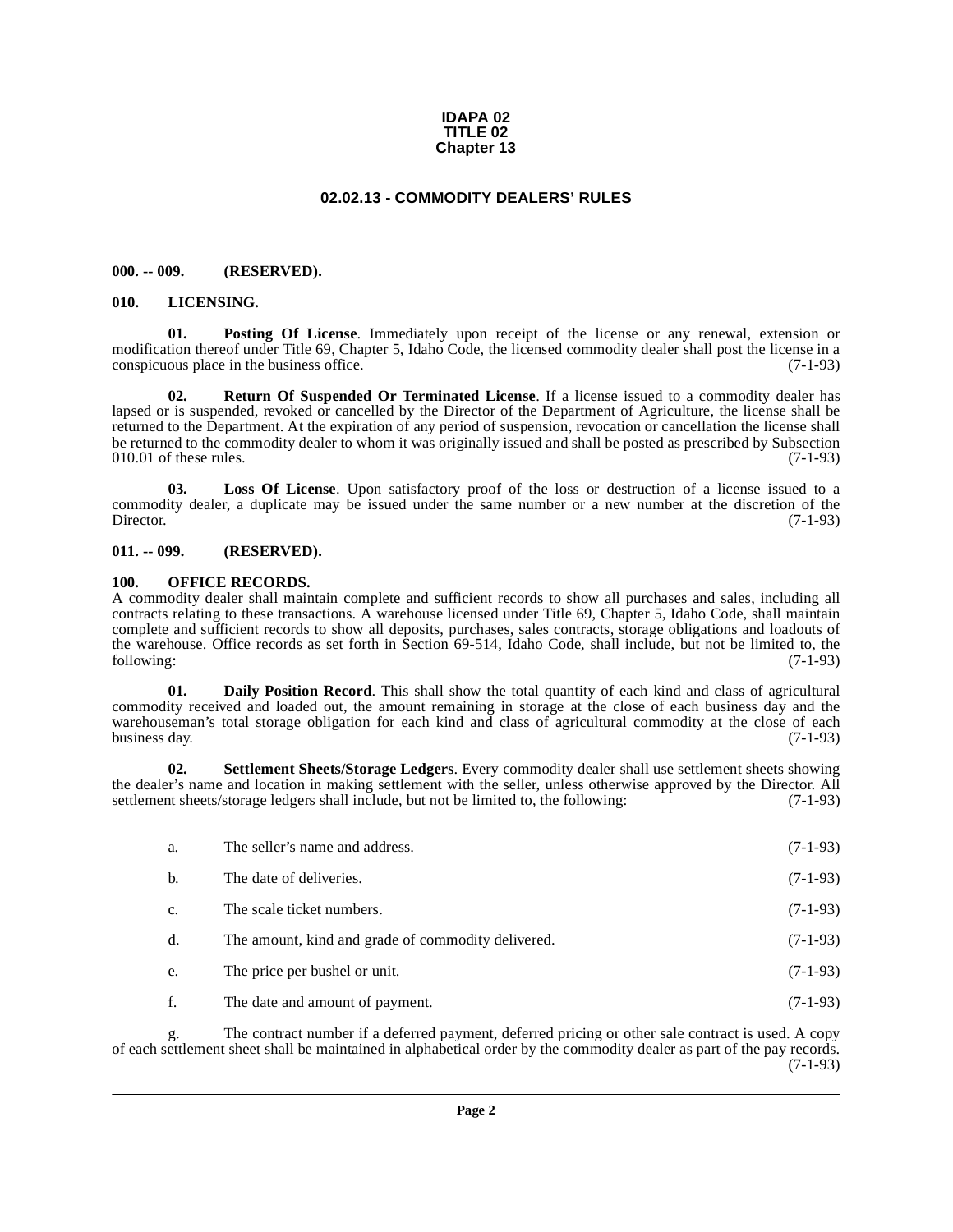| <b>IDAHO ADMINISTRATIVE CODE</b> | <b>IDAPA 02.02.13</b>           |
|----------------------------------|---------------------------------|
| <b>Department of Agriculture</b> | <b>Commodity Dealers' Rules</b> |

**03. Scale Weight Tickets**. These shall be pre-numbered and show the time when the commodities were delivered, the quantities delivered, who delivered the commodities, the ownership of the commodities and the condition of the commodities upon delivery. (7-1-93) condition of the commodities upon delivery.

<span id="page-2-8"></span>

| a. | Tickets in his possession which have not been issued. | $(7-1-93)$ |
|----|-------------------------------------------------------|------------|
|    | Tickets issued by him.                                | $(7-1-93)$ |
|    | Tickets returned to and cancelled by him.             | $(7-1-93)$ |

#### <span id="page-2-0"></span>**101. -- 149. (RESERVED).**

#### <span id="page-2-4"></span><span id="page-2-1"></span>**150. INSPECTION.**

For the purpose of inspection the hours of 8 a.m. to 5 p.m., Monday through Friday, except holidays, shall be considered as ordinary business hours. All financial records, commodity records and payment records shall be available for inspection by the Department during ordinary business hours and any other reasonable time specified by<br>the Department in writing. All records shall be made available within the state of Idaho upon request. (7 the Department in writing. All records shall be made available within the state of Idaho upon request.

#### <span id="page-2-2"></span>**151. -- 199. (RESERVED).**

#### <span id="page-2-7"></span><span id="page-2-3"></span>**200. LICENSING APPLICATION FORMAT.**

<span id="page-2-6"></span>**01. License-Application**. Application for a license to operate as a commodity dealer under the provisions of Title 69, Chapter 5, Idaho Code, shall be on a form prescribed by the department and shall include:

(7-1-93)

a. The full name of the person applying for the license and whether the applicant is an individual, in association, corporation or other entity. (7-1-93) partnership, association, corporation or other entity.

b. The full name of each member of the firm or partnership, or the names of the officers and directors mpany, association, or corporation. (7-1-93) of the company, association, or corporation.

c. The address of the principal place of business. (7-1-93)

d. The names of any businesses previously owned or operated by the applicant or any members, or directors if the applicant is a corporation, partnership or association. (7-1-93) officers or directors if the applicant is a corporation, partnership or association.

e. Information relating to any prior adjudication of bankruptcy relating to the business or any s, officers or directors thereof. (7-1-93) members, officers or directors thereof.

| Information relating to any judgments against the applicants. | $(7-1-93)$ |
|---------------------------------------------------------------|------------|
|                                                               |            |

g. The location of each office the applicant intends to operate. (7-1-93)

h. Any other reasonable information the Department finds necessary to carry out the purpose and us of Title 69. Chapter 5. Idaho Code. (7-1-93) provisions of Title 69, Chapter 5, Idaho Code.

**02. License Conditions Of Issuance**. An application for license under Title 69, Chapter 5, Idaho Code, shall include: (7-1-93)

<span id="page-2-5"></span>

|  | Application on a form prescribed by the Director. | $(7-1-93)$ |
|--|---------------------------------------------------|------------|
|--|---------------------------------------------------|------------|

- b. A current financial statement as specified by Section 69-503, Idaho Code. (7-1-93)
- c. A bond or bonds as required by Section 69-503, Idaho Code. (7-1-93)
- d. The license fee as prescribed by Section 69-508, Idaho Code. (7-1-93)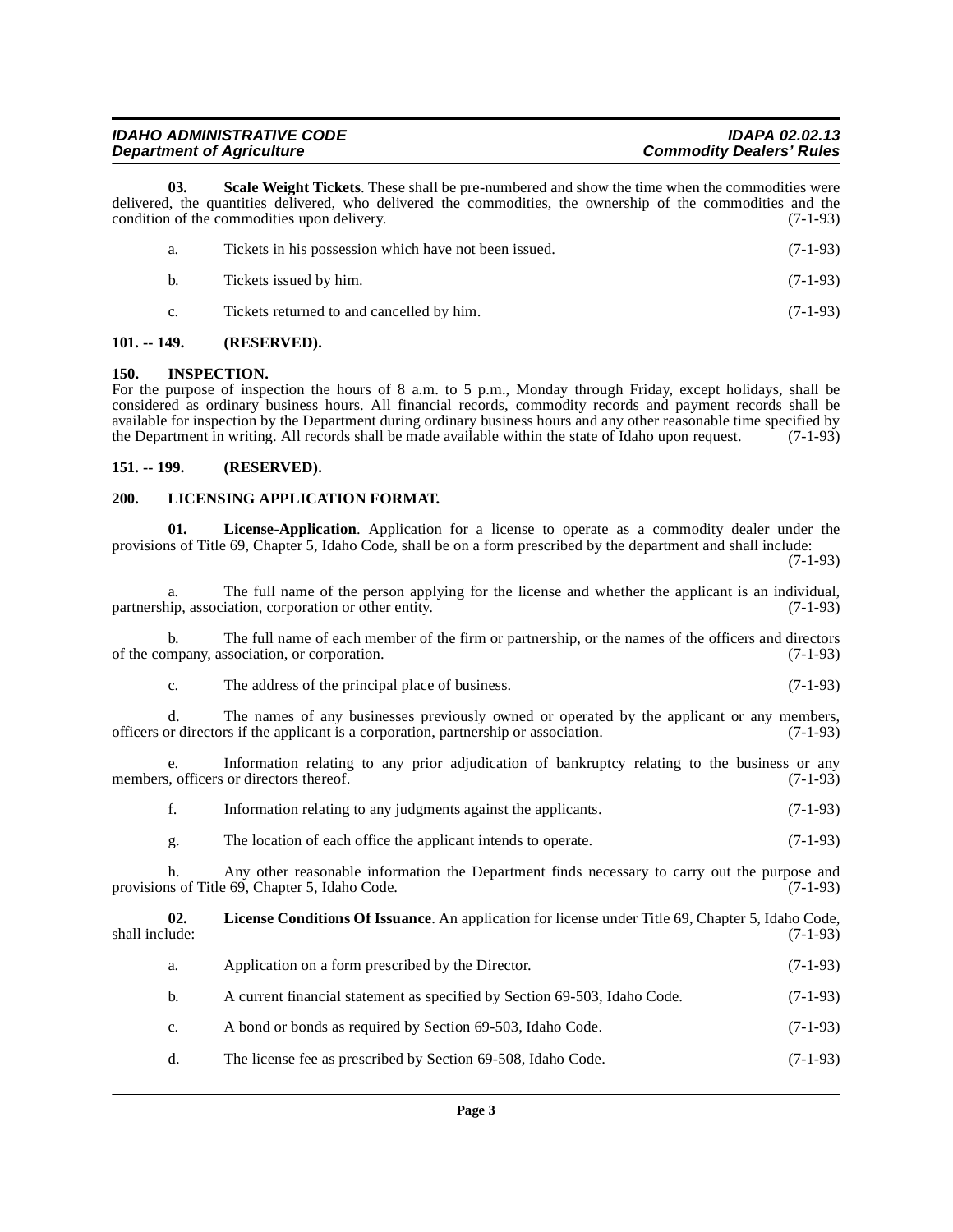<span id="page-3-11"></span>e. Compliance with all rules and regulations adopted pursuant to Title 69, Chapter 5, Idaho Code. (7-1-93)

f. Any other reasonable information the Department finds necessary to carry out the purpose and provisions of Title  $69$ , Chapter 5, Idaho Code.

**03. License Modification**. At the request of the license holder a license may be modified to change existing license classification, providing all requirements of Section 69-508, Idaho Code, are met. (7-1-93)

#### <span id="page-3-0"></span>**201. -- 249. (RESERVED).**

#### <span id="page-3-13"></span><span id="page-3-1"></span>**250. RECORDS - SEPARATE.**

All records and accounts required under Title 69, Chapter 5, Idaho Code, shall be kept separate and distinct from all records and accounts of any other business and shall be subject to inspection by the Director at any reasonable time.

(7-1-93)

(7-1-93)

#### <span id="page-3-2"></span>**251. -- 299. (RESERVED).**

#### <span id="page-3-9"></span><span id="page-3-3"></span>**300. FINANCIAL STATEMENT STIPULATIONS.**

<span id="page-3-10"></span>**01. Financial Statements**. In order to obtain a commodity dealer's license, the applicant shall submit a current financial statement. This statement shall have been prepared not more than ninety (90) days prior to the date of application and shall conform to the applicable requirements of Title 69, Chapter 5, Idaho Code, as to annual financial statements. (7-1-93)

<span id="page-3-7"></span>**02. Compliance**. Each licensed commodity dealer shall submit to the Department an annual financial statement which shall have been audited or reviewed by an independent certified public accountant. The statement shall be submitted to the Department no later than ninety (90) days after the end of the commodity dealer's fiscal year. The bureau may grant an extension of time for filing the financial statement, but in no case shall the extension exceed sixty (60) days provided that the application for the extension is made by a certified public accountant prior to the date the financial statement is due. The commodity dealer license shall be suspended or revoked for failure to comply with licensing requirements stated in Subsection 300.01 of these rules and Section(s) 69-503(6) and 69-521, Idaho Code. (7-1-93)  $\text{Code.}$  (7-1-93)

<span id="page-3-15"></span>

| 03.<br><b>Statement Content.</b> The statement shall include: | $(7-1-93)$ |  |
|---------------------------------------------------------------|------------|--|
|---------------------------------------------------------------|------------|--|

b. An income statement which includes annual gross sales of commodities purchased from producers under the act. (7-1-93) covered under the act.

- c. A statement of cash flows. (7-1-93)
- <span id="page-3-14"></span>d. All accompanying notes to the financial statement. (7-1-93)

#### <span id="page-3-4"></span>**301. -- 349. (RESERVED).**

#### <span id="page-3-5"></span>**350. SHIPPING RECORDS.**

Every dealer who ships by truck shall maintain a truck shipping record and every dealer who ships by rail shall maintain a rail or car shipping record. Each shipping record shall include, but not be limited to, the following:

<span id="page-3-12"></span><span id="page-3-8"></span><span id="page-3-6"></span>

| 01. | <b>Name And Address.</b> The name and address of the seller or shipper.           | $(7-1-93)$ |
|-----|-----------------------------------------------------------------------------------|------------|
| 02. | <b>Buver And Destination.</b> The buyer and destination of the commodity shipped. | $(7-1-93)$ |
| 03. | <b>Date.</b> The date the agricultural commodities were shipped.                  | $(7-1-93)$ |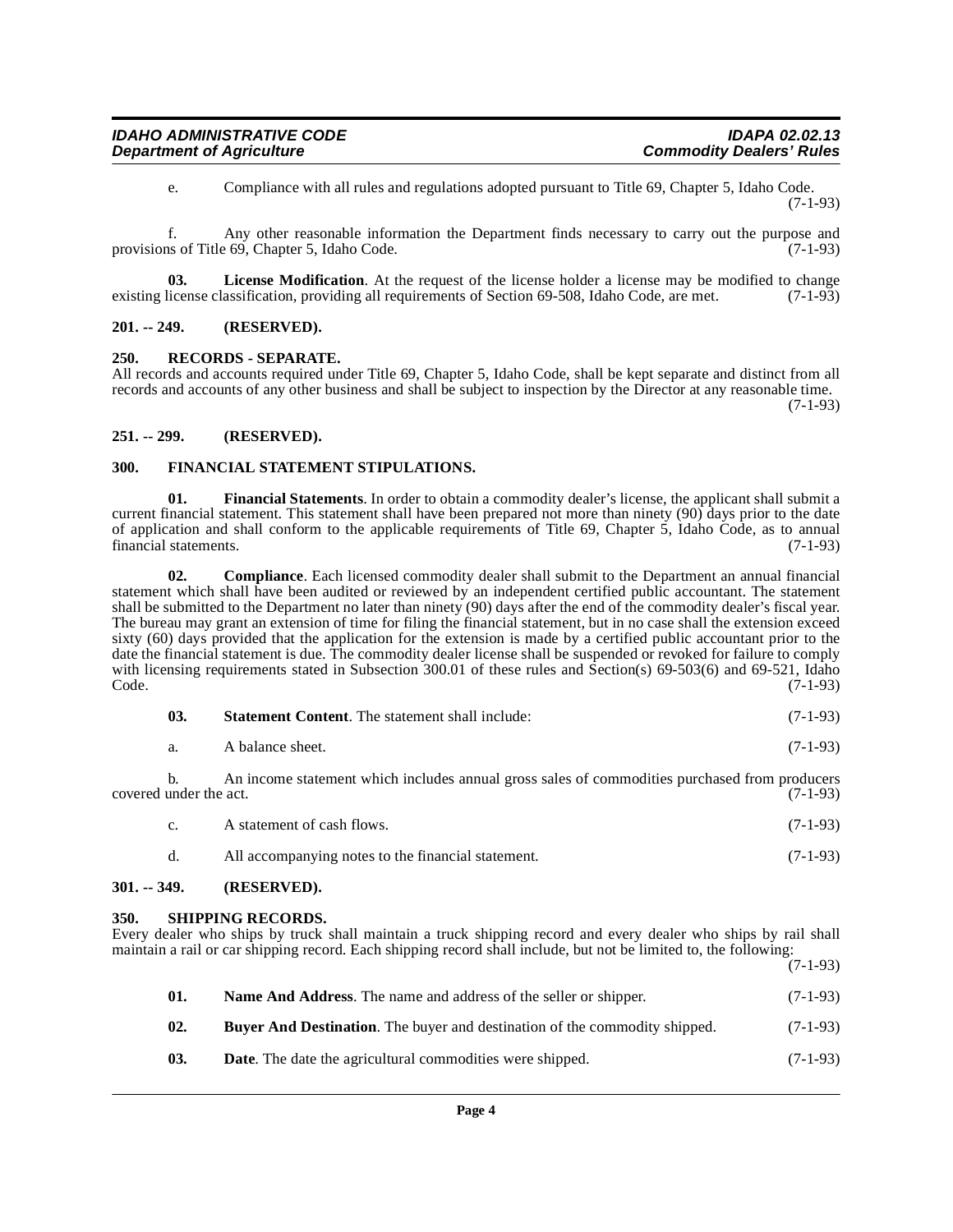- <span id="page-4-12"></span><span id="page-4-9"></span>**04.** Amount And Type. The amount and type of agricultural commodities shipped. (7-1-93)
- <span id="page-4-15"></span>**05. Identification Number**. The truck identification or car number. (7-1-93)

#### <span id="page-4-0"></span>**351. -- 399. (RESERVED).**

#### <span id="page-4-1"></span>**400. SCALE TICKETS.**

If a dealer has access to a scale which can be used for weighing commodity, he shall use pre-numbered scale tickets showing the dealer's name and location. A copy of each ticket shall be maintained in numerical order as part of the commodity records. If a dealer does not have access to a scale and purchases commodity by having it custom weighed at various locations or at destination, the dealer shall maintain a copy of the scale ticket in chronological order as part of the commodity records. If agricultural commodities are settled on destination weights, copies of the destination weights are to be kept as part of the records. (7-1-93)

#### <span id="page-4-2"></span>**401. -- 449. (RESERVED).**

### <span id="page-4-8"></span><span id="page-4-3"></span>**450. AGENT REGISTRATION.**

Agents representing licensed commodity dealers may register with the Department by making application with the Department upon a proper form. All agents so registered will receive an identification card showing the name of the agent, the name of the commodity dealer and the licensing period. (7-1-93)

#### <span id="page-4-4"></span>**451. -- 499. (RESERVED).**

#### <span id="page-4-14"></span><span id="page-4-5"></span>**500. RATE OF ASSESSMENT.**

The rate of assessment shall be two-tenths of one percent (.2%) of the total value at the time of sale of the commodities pursuant to Idaho Code 69-257(2). The maximum rate of assessment shall not exceed two-tenths of one percent (.2%) of the total value at the time of sale of the commodities. The Director may establish a lower rate of assessment whenever he deems it advisable or as recommended by the advisory committee established by Idaho Code 69-261. Total value of an agricultural commodity shall mean the gross dollar amount due the producer at the time of sale of the commodities before any charges are deducted. Transportation costs shall not be assessed, provided that these costs have been clearly identified and segregated on the purchase contract or agreement and on the settlement sheet. (5-20-98) sheet. (5-20-98)

#### <span id="page-4-6"></span>**501. -- 549. (RESERVED).**

### <span id="page-4-10"></span><span id="page-4-7"></span>**550. ASSESSMENT OF FEES.**

<span id="page-4-11"></span>**01. Collection Of Assessment Fees**. The assessment shall be based on the purchase price and shall be collected by the commodity dealer from the producer when the commodity is delivered and title passes to the commodity dealer. Commodities purchased by a no price established contract shall be assessed when a price is established. (7-1-93) established. (7-1-93)

<span id="page-4-13"></span>**02. Payment Of Commodity Indemnity Account Program Assessment Fees**. The assessment collected under this Act shall be submitted to the Department of Agriculture on forms prescribed and provided by the Department and shall reflect the total of all assessments collected by the commodity dealer during a calendar year quarter. A calendar year begins January 1 and ends December 31, with quarters ending March 31; June 30; September 30; and December 31. (7-1-93)

The quarterly reports and payments collected for a quarter shall be submitted to the Director no later than thirty (30) days following the just ended quarter. The report shall contain such information as the Director requires and shall be accompanied by a check payable to the Idaho Department of Agriculture in an amount of the total assessments collected from producers for agricultural commodities purchased by the commodity dealer for that quarter.  $(7-1-93)$ 

Failure to submit the quarterly report and assessments within the prescribed time may result in the ation or denial of a license for the commodity dealer. (7-1-93) suspension, revocation or denial of a license for the commodity dealer.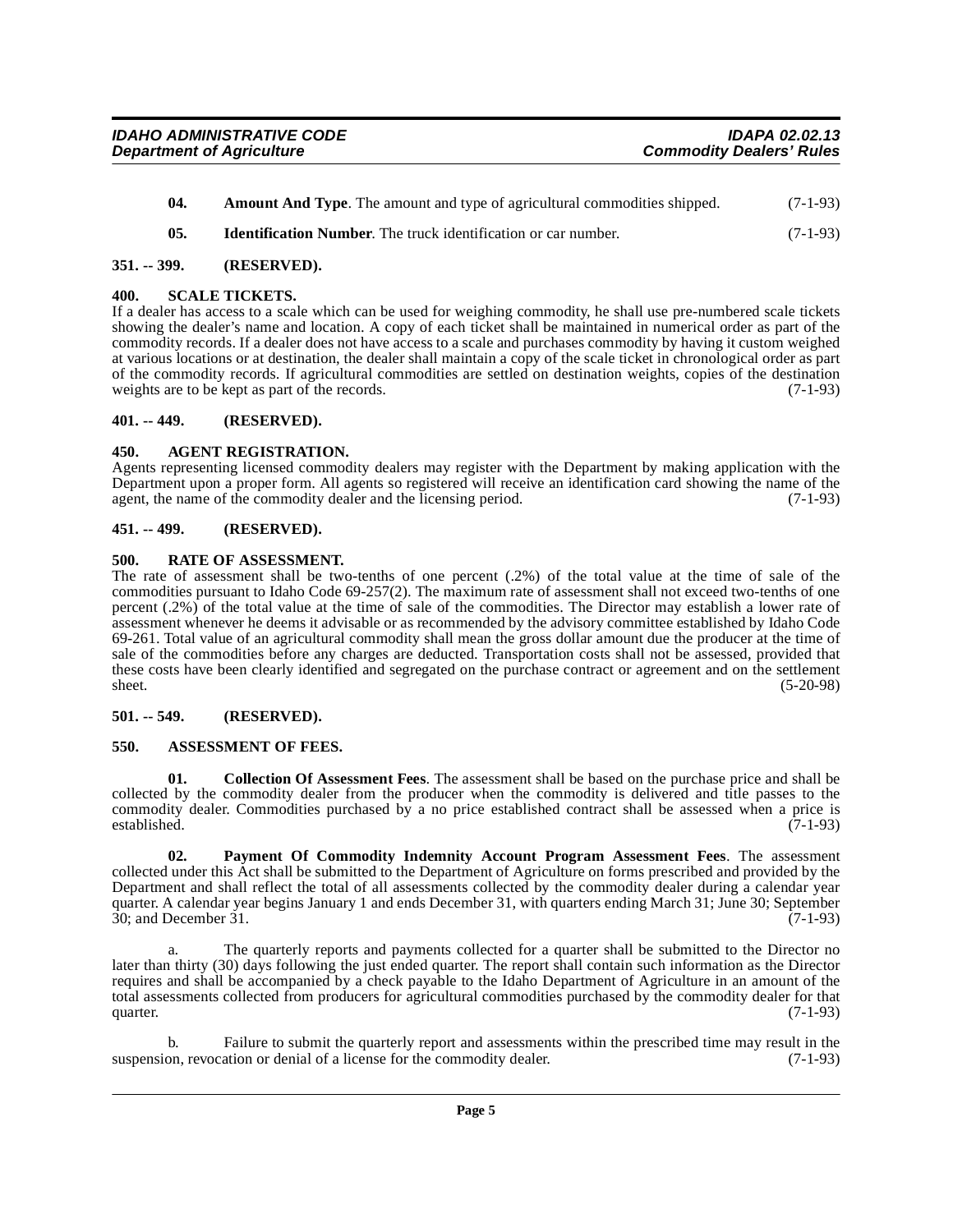| <b>IDAHO ADMINISTRATIVE CODE</b> | <b>IDAPA 02.02.13</b>           |
|----------------------------------|---------------------------------|
| <b>Department of Agriculture</b> | <b>Commodity Dealers' Rules</b> |

<span id="page-5-3"></span>**03.** Accelerated Payment. If a commodity dealer's license is suspended, the quarterly report and ents for that quarter are due fifteen (15) days after the date of license suspension. (7-1-93) assessments for that quarter are due fifteen (15) days after the date of license suspension.

# <span id="page-5-0"></span>**551. -- 599. (RESERVED).**

# <span id="page-5-4"></span><span id="page-5-1"></span>**600. UNLAWFUL PRACTICES.**

It shall be unlawful for a commodity dealer to alter, falsify or withhold records from the warehouse examiner.

(7-1-93)

<span id="page-5-2"></span>**601. -- 999. (RESERVED).**